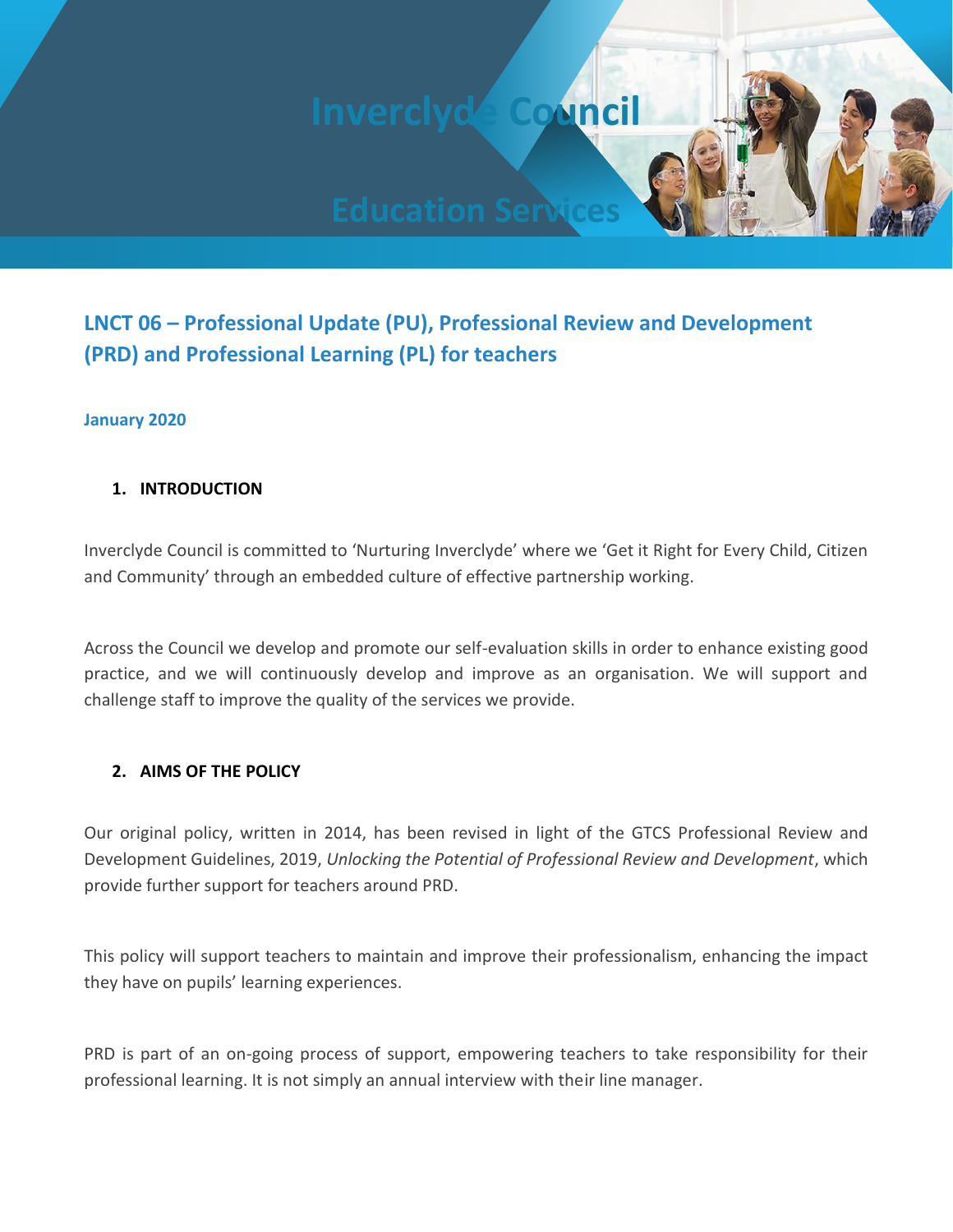This policy will develop a positive and consistent PRD process, based on teacher professionalism and a culture of trust and collegiality, which is valued by teachers.

# **3. NATIONAL CONTEXT**

The national agreement *A Teaching Profession for the 21stCentury* sets the contractual context for Professional Review and Development (PRD) which was not only established as an entitlement and duty for teachers but is key to teacher professionalism.

Inverclyde Council liaise with our Local Negotiating Committee for Teachers (LNCT) and the GTCS to validate and deliver our PRD/PU system.

### **4. PROFESSIONAL REVIEW and DEVELOPMENT**

Supported by an annual review meeting, the PRD process provides teachers with ongoing opportunities to reflect on their thinking, practice and personal learning against the GTCS Professional Standards allowing them to best serve our children and young people.

Ongoing professional dialogue should take place across a wide range of settings:

**inward – looking -** ongoing discussion during school based collegiate activities, peer interactions and informal conversations

**outward – looking** - dialogue with colleagues and other agencies across various learning communities

**forward – looking** - planned and formal PRD meetings between reviewees and reviewers

Regardless of their role, teachers are entitled to a formal professional dialogue, led through a coaching approach by their reviewer. Teachers must be mindful of bias, unconscious or otherwise, be willing to challenge their thinking and have their thinking challenged.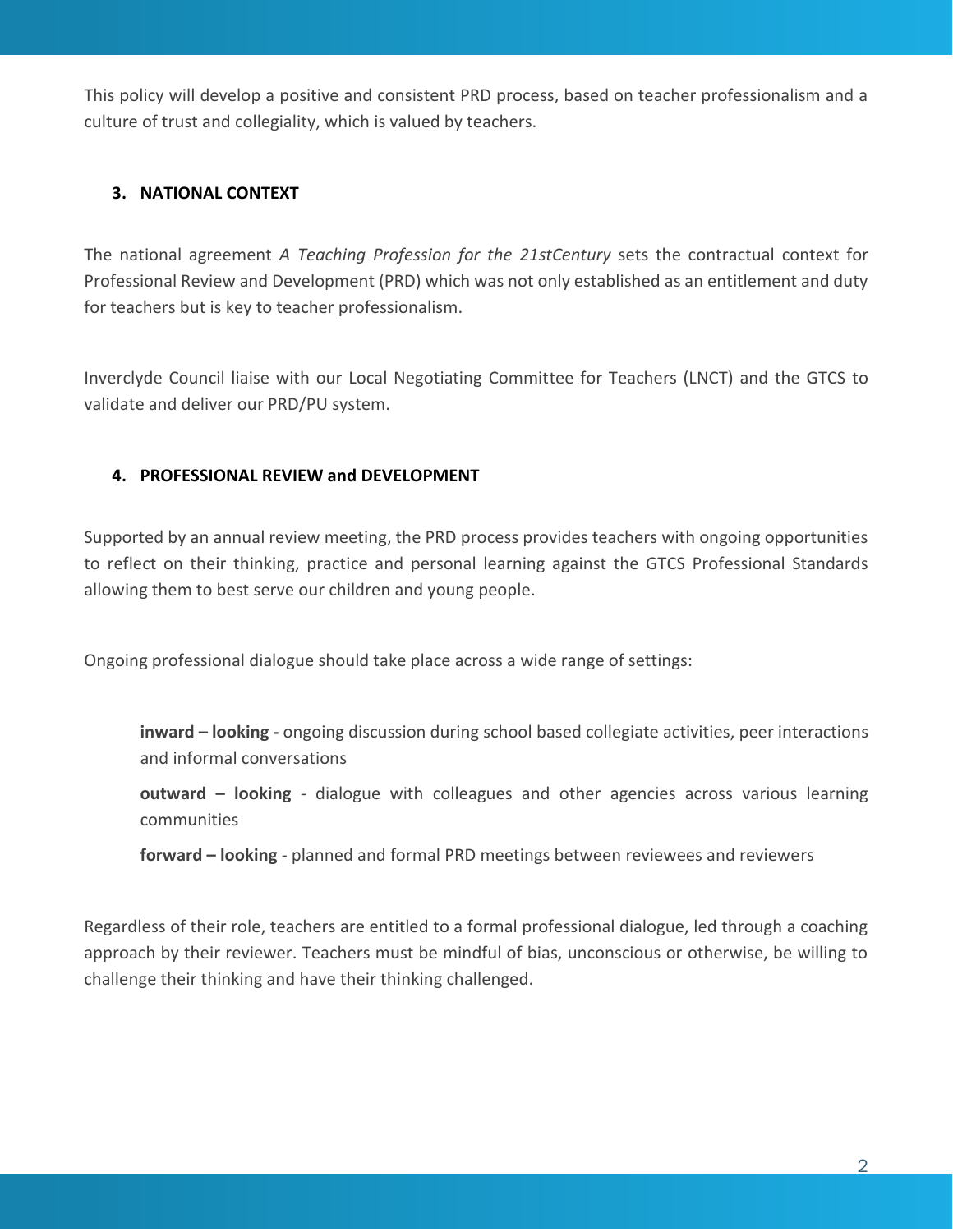#### **Key Features of PRD**

- Self-evaluation across the Professional Standards
- Ongoing engagement in meaningful professional learning and reflection
- Explore leadership opportunities
- Support strategic development
- Career conversations and next steps
- Coaching conversations to support and challenge
- Offer a reflective safe space to explore success and challenges
- Celebrations of success and planning for future next steps
- Enable empowerment and develop teachers as agents of change
- Nurture teacher professionalism, building professional capital

#### **5. PROFESSIONAL UPDATE**

The development of Professional Update is set in legislation – Public Sector Reform (GTC Order) 2011. The key focus is on maintaining and improving the quality of Scotland's teacher workforce, enhancing the impact they have on pupils' learning experiences.

PU is not separate from the PRD process. Professional Update focuses on a teacher's professional development and should not be used to determine whether a teacher is, or has remained, competent. In instances where a teacher's competence is in question, the GTCS' Framework on Teacher Competence should be used.

Professional Update is a 2-part process:

#### **Part 1** Teachers:

- have on-going engagement with professional learning which considers their own development needs
- Reflect against GTCS Standards
- Maintain continuous dialogue with a line manager as part of their entitlement to a supportive PRD system.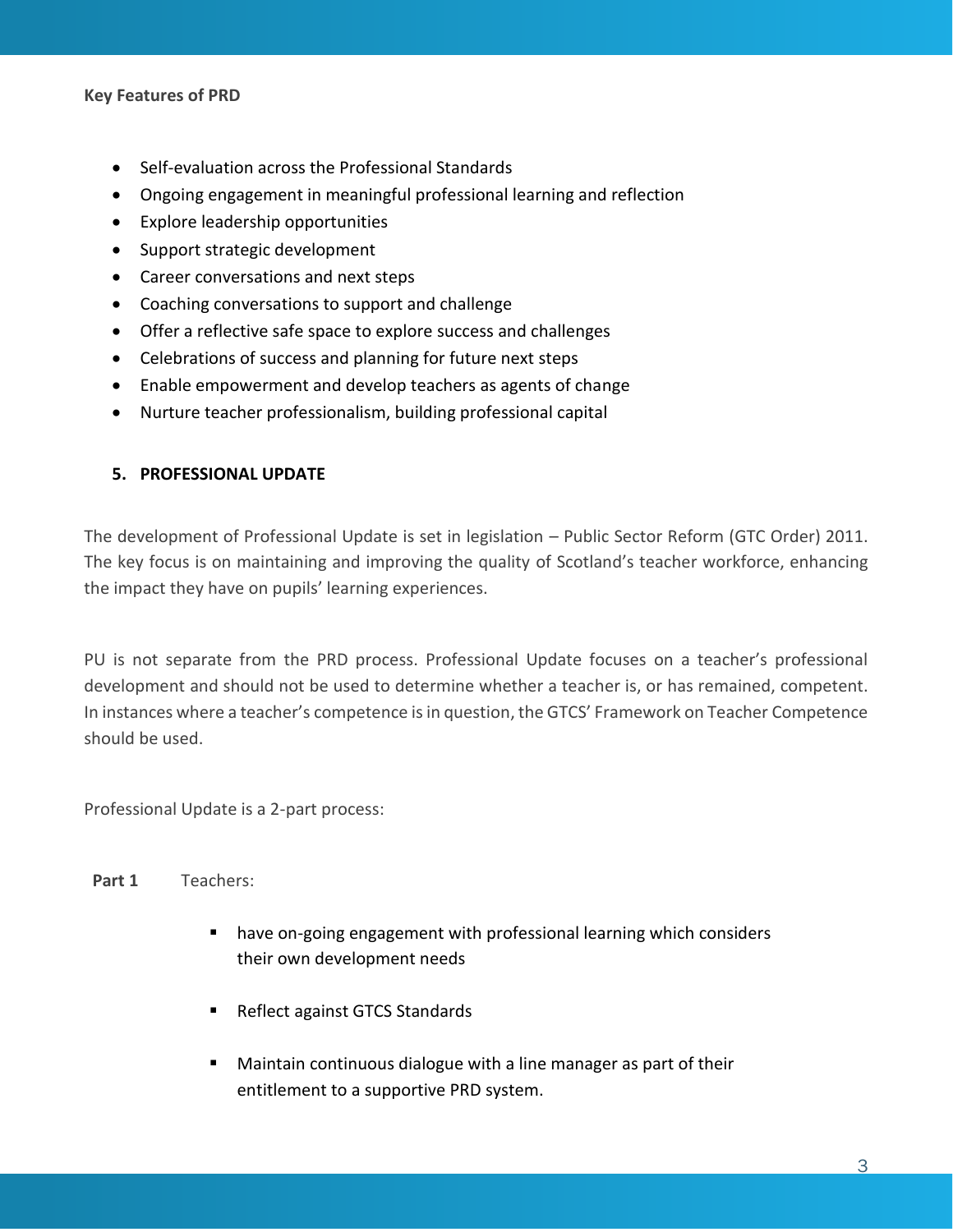Keep a record of professional learning and its impact, demonstrating an ongoing commitment to maintaining high professional standards

**Part 2**

a 5-yearly sign-off by the teacher and line manager confirming the ongoing engagement with Part 1

# **6. PROFESSIONAL LEARNING**

Professional learning is at the heart of Professional Update. Professional Update provides confirmation that teachers have maintained the high standards required in Scotland's educational establishments.

The Professional Learning Planning Cycle supports PRD discussion and schools should highlight the National Model of Professional Learning to provide teachers with a framework. For this, and for Inverclyde Council's Guide to Professional Learning see Appendix 1.

# **7. ROLES AND RESPONSIBILITIES**

The Head of Education and Inclusion will:

- provide a PRD scheme which meets national criteria and supports teachers to complete the PU process
- Ensure effective communication across educational establishments about the PRD / PU policy and related support materials
- Provide opportunities for appropriate professional learning for teachers
- Ensure the ongoing quality assurance of the PRD process
- Ensure that appropriate training is delivered to reviewers and reviewees to ensure best possible outcomes for all
- Ensure equity of access to PRD for all GTCS registrants

Head Teachers and other Line Managers will:

- ensure that the PRD / PU policy is implemented consistently in their establishment/area
- ensure staff readiness for PRD
- encourage reviewees to celebrate their successes and strengths and identify their next steps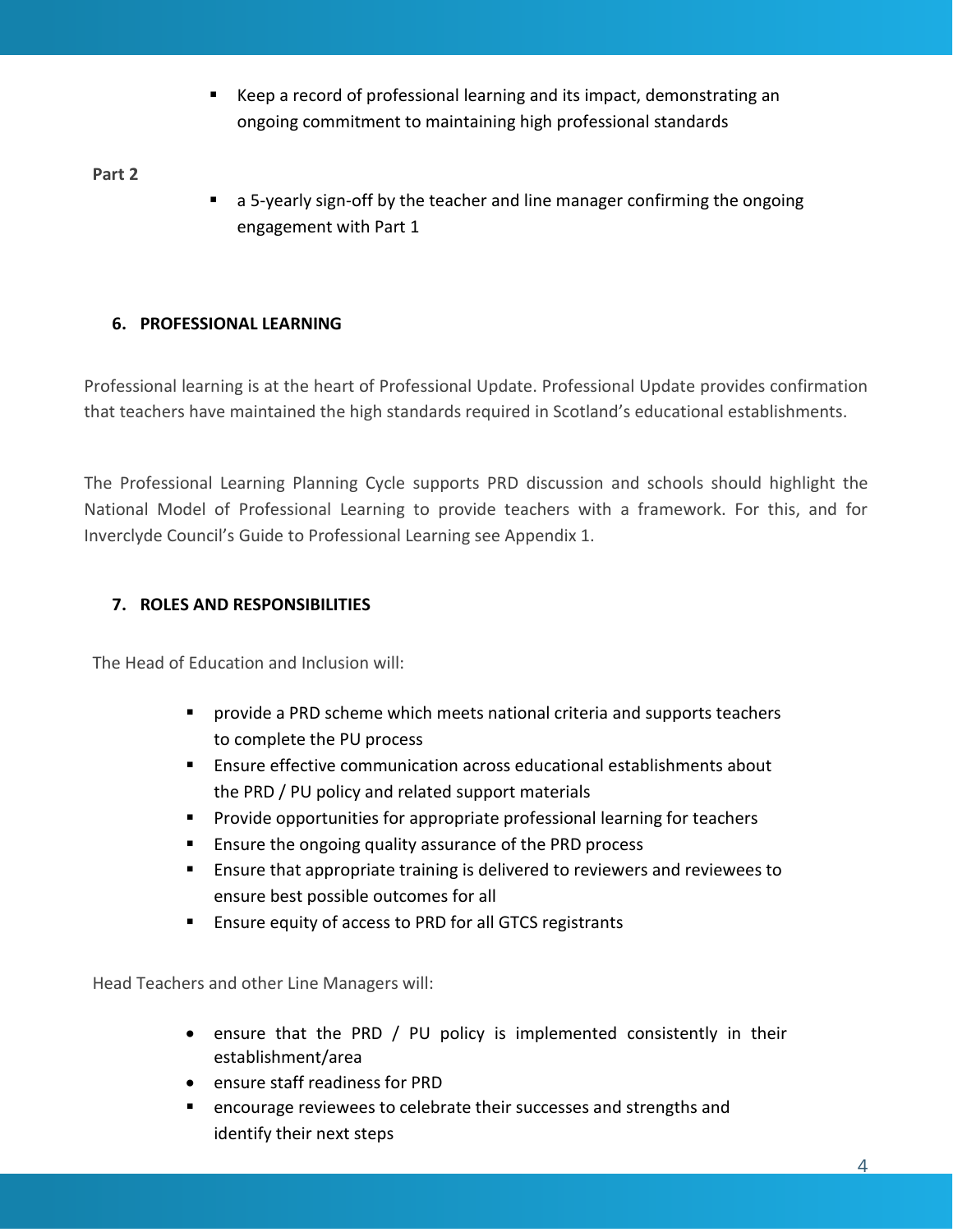- arrange PRD meetings at appropriate times complying with the establishment's working time agreement
- ensure that the PRD process is linked to the GTCS' Professional Standards and the establishment Improvement Plan
- engage in mentoring and coaching training to support their role as Reviewer
- provide on-going support for professional learning opportunities
- confirm teachers' professional learning every 5 years as part of the GTCS' Professional Update requirements
- Ensure that supply staff working in their school are given equal opportunities for PRD meetings

All GTCS registrants will:

- o undertake on-going engagement with professional learning and selfevaluation against GTCS Professional Standards
- o engage in the PRD process on an annual basis
- $\circ$  meet their professional and contractual commitment to engage in 35 hours of additional professional learning over the school year
- o keep a brief record of their professional learning and its impact
- o comply with the requirements of the GTCS' Professional Update

# **8. THE PRD PROCESS – WHAT DOES IT LOOK LIKE?**

There are no set guidelines on the time of year for formal PRD meetings. Personal circumstances and the reviewee's protected characteristics should be considered when arranging a PRD meeting.

PRD meetings will take place annually and each establishment will be responsible for identifying when these take place. Line managers will arrange PRD meetings.

Teachers should prepare for the professional dialogue that will take place at their PRD meeting. For example, consideration should be given to the impact of the previous year's professional learning on their professional practice and on learners (see appendix 2 and 3).

The PRD process should be built on personal reflection by the teacher. It should help to identify the professional learning requirements of each teacher, the steps they intend to take to meet those requirements, and the support they might reasonably expect to help them do so. This should include exploration of leadership opportunities and support aspirations and career conversations.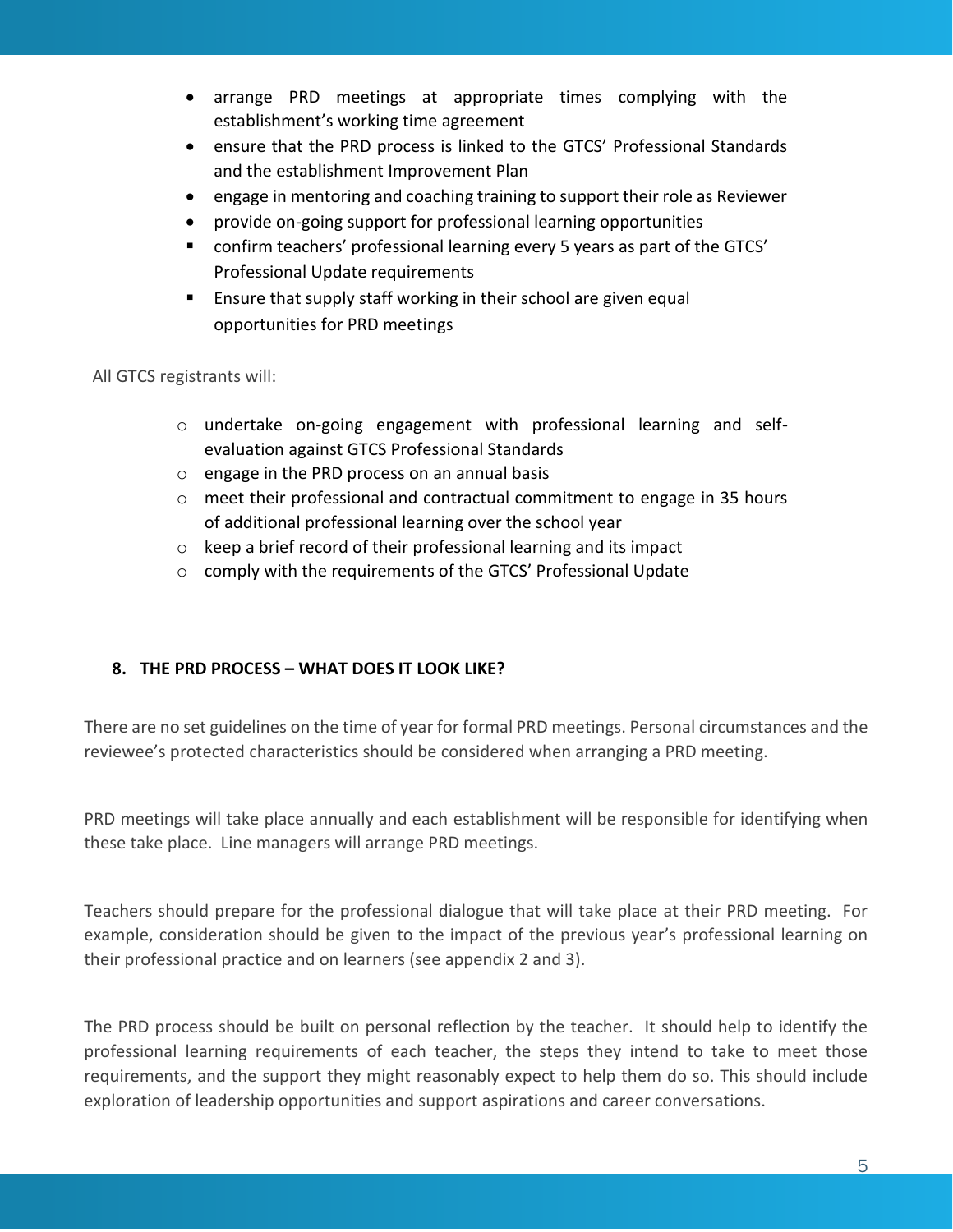Managers (Reviewers) holding the PRD meetings should ensure that a coaching and mentoring approach is used within a climate of trust and collegiality. Reviewers will be given support through training, which will further develop the use of a coaching approach to PRD conversations and the use of self-evaluation wheels**.**

Following the PRD meeting, the teacher is responsible for drawing up their professional learning plan which should be shared with their line manager for agreement and sign off on Gateway.

Teachers will maintain a record, on Gateway, showing details of professional learning undertaken and the impact it has had on their practice. This record should be updated on an on - going basis, in the form of bullet points, throughout the school year. Teachers should only record examples that have a significant impact on learning and teaching or leadership as an aide memoire to stimulate conversation at PRD meetings. Recording 3 key areas of Professional Learning is sufficient.

The GTCS' Professional Update requires line managers to verify teachers' professional learning every 5 years. It is a teacher's responsibility to ensure that professional learning has been undertaken.

All GTCS registrants must take part in the PRD and PU process. Education Services has a responsibility to ensure that those teachers outwith a school setting have a nominated reviewer or are reviewed by the Education Officer with responsibility for PRD.

All teachers must be signed off by July  $1<sup>st</sup>$  in their sign off year. Failure to do so could result in a teacher being removed from the GTCS register.

# **9. APPEALS AND DEFERRAL PROCEDURES**

Where there is any dispute or disagreement concerning any aspect of the teacher PRD process, which cannot be resolved between the teacher and their reviewer, the matter should be referred to the reviewer's line manager. If the problem cannot be resolved at this level, the Council's normal grievance procedures should be followed.

In certain circumstances, the PRD / PU process may be deferred for an appropriate period in line with the GTCS Deferral Process. Those seeking deferral should take guidance from the GTCS website.

With PRD / PU, any aspect of the process can be subject to appeal. In the event of an appeal being lodged, line managers should seek advice from the GTCS.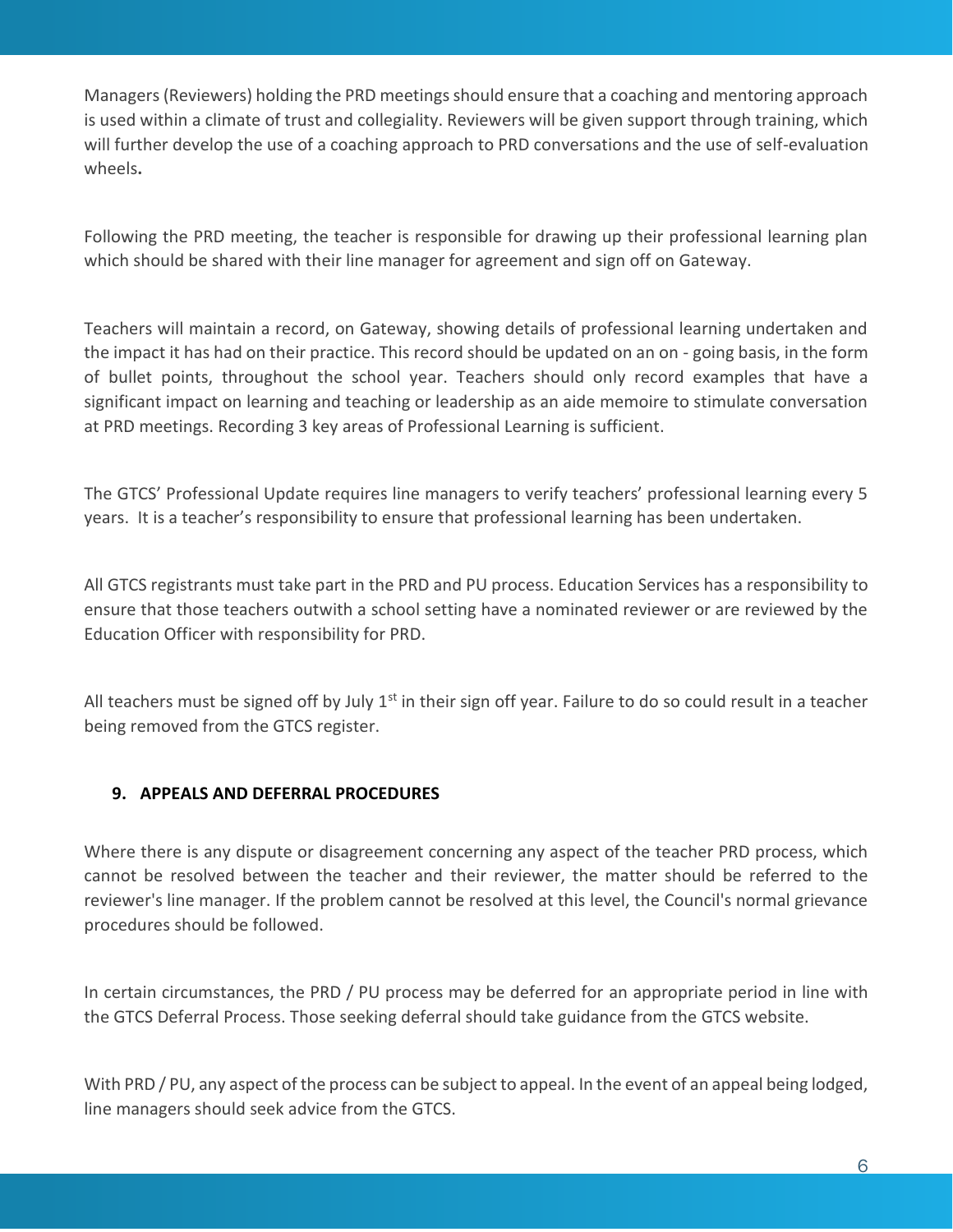# **10. APPENDICES/TEMPLATES**

- Inverclyde Council's Guide to Professional Learning
- Sample PRD meeting agenda
- Sample template for recording PRD meeting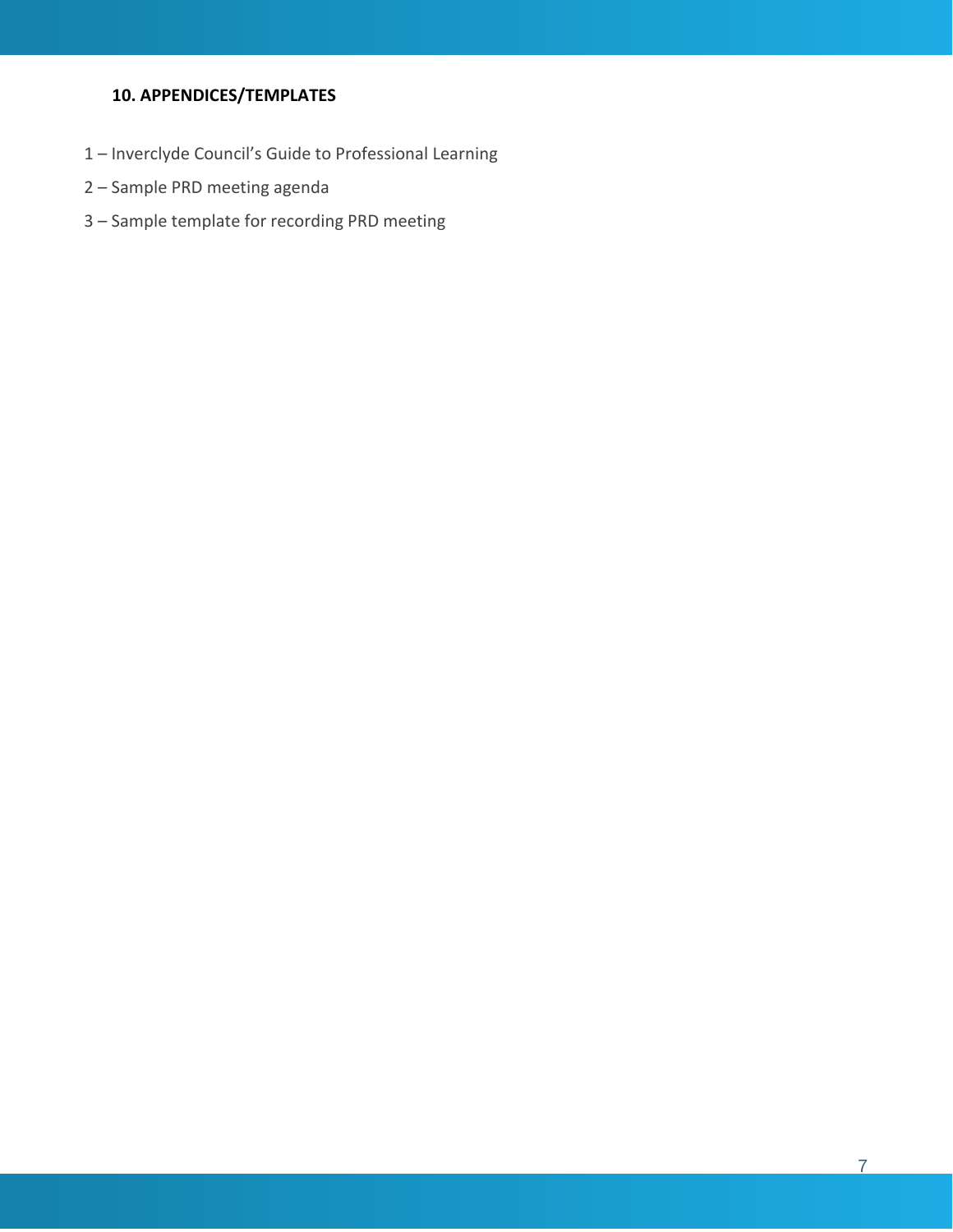**Inverclyde Council's Guide to Professional Learning**

*"Long term and sustained improvement which has a real impact on the quality of children's learning will be better achieved through determined efforts to build the capacity of teachers themselves to take responsibility for their own professional development, building their pedagogical expertise, engaging with the need for change, undertaking well-thought through development and always evaluating impact in relation to improvement in the quality of children's learning. That is the message from successful education systems across the world."*

Teaching Scotland's Future (Scottish Government, 2011)

#### **What is professional learning?**

Professional learning is what teachers engage in to stimulate their thinking and professional knowledge and to ensure that their practice is critically informed and up-to-date. We believe that by undertaking a wide range of high-quality, sustained professional learning experiences, teachers are more likely to inspire pupils and provide high quality teaching and learning experiences, enabling learners to achieve their best. It is important that professional learning provides rich opportunities for teachers to develop and enhance their professional knowledge and practice, in order to progress the quality of learning and teaching and school improvement.

Critical self-evaluation is an important part of the professional learning and PRD process. The GTC Scotland Professional Standards have been developed to offer constructive support for teachers as they consider how they might develop their professional values and dispositions, their knowledge, skills and understanding through on-going critical self-evaluation and professional learning.

#### **A Model of Professional Learning**

The model of professional learning captures the core features and processes of professional learning.

The central focus is the teacher-as-learner, the deeply interconnected relationship between the teacheras-learner and children and young people, and the impact of this relationship on the learning experience.

Professional learning should be:

- Challenging and lead to developing thinking, knowledge, skills and understanding [Learning that deepens knowledge and understanding.
- Underpinned by an enquiring stance and developing skills of enquiry and criticality [Learning by enquiring]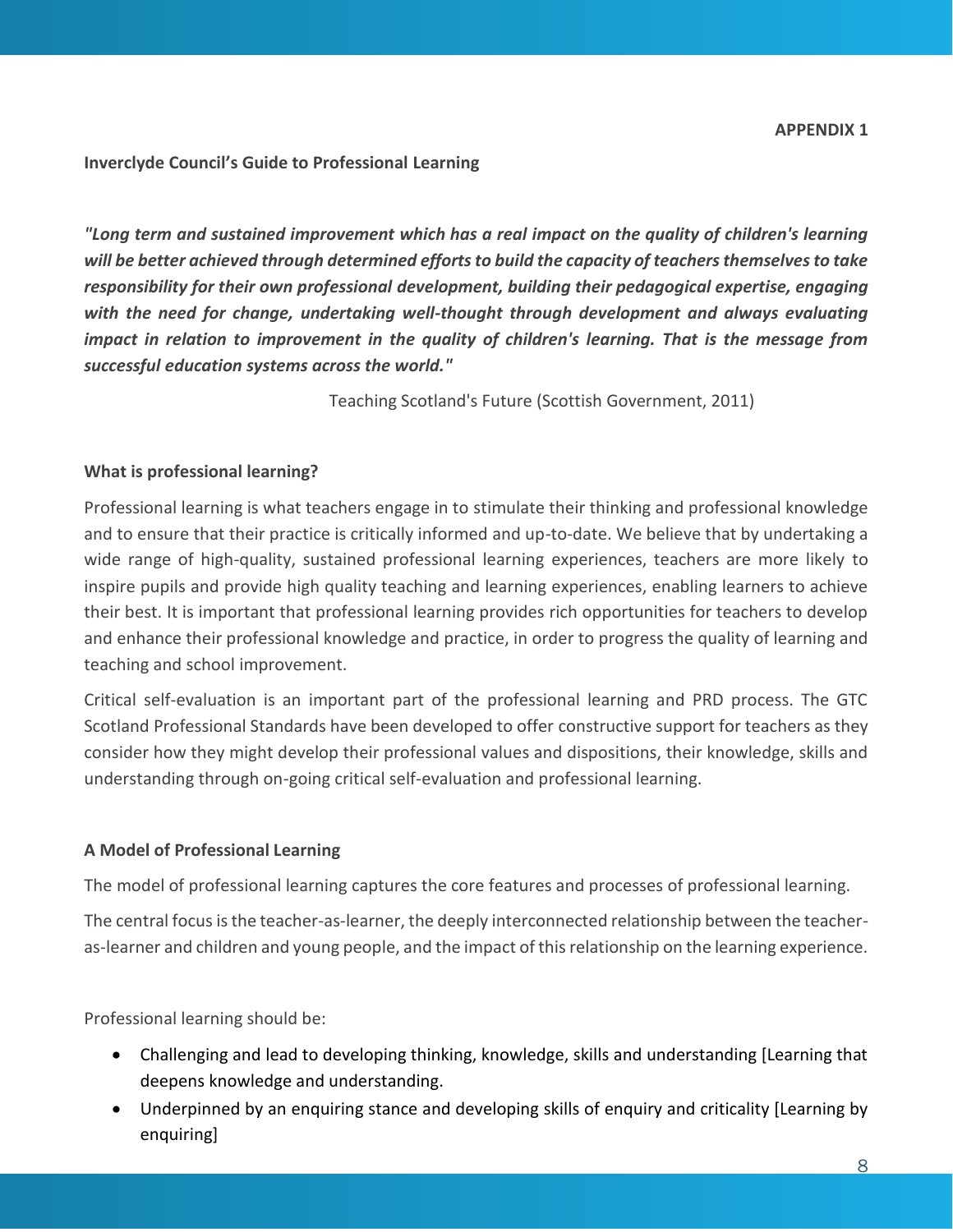- Interactive, reflective and involve learning with and from others [learning-as-collaborative]
- Informed and supported by Professional Standards and other educational policy.

Leadership of and for learning is recognised as an essential factor to ensure professional learning is well planned, supported, promoted and sustained.

# **The Professional Learning Process**

GTC Scotland have developed this visual and key questions to help you consider your professional learning process. The 'planning wheel' reflects the enquiry process and can be used alongside the model of professional learning to help you focus on the most appropriate and meaningful approach to your learning. Key elements in the professional learning process include:

- The initial planning of the professional learning
- How you plan to engage in your professional learning
- Considering the impact of your professional learning
- Understanding the evidence of impact of your learning
- Importance of engaging in professional dialogue about your learning

# **Examples of Professional Learning**

From the information above, it is clear that professional learning can take many forms. Here are some examples of professional learning opportunities:

- Self-evaluation and critical reflection processes Experiential, action or enquiry-based learning
- Professional dialogue with colleagues, other professionals, parents, and learners
- Focused professional reading and research
- Leading or engaging in practitioner enquiry/action research
- Critical analysis of reading, learning and impact on professional practice
- Learning about aspects of the curriculum or pedagogical practice
- Peer support e.g. coaching or mentoring
- Classroom visits/peer observation
- online learning/blogs
- Work shadowing
- Co-operative or team teaching
- Participation in collaborative activity e.g. teacher learning community, learning round
- Leading or participating in a working or task group
- Planning learning which is inter-disciplinary or cross-sector
- Participation in activities relating to assessment and moderation
- Secondments, acting posts and placements
- Masters study and qualifications
- Accredited courses or activity related to achieving national professional standards for teachers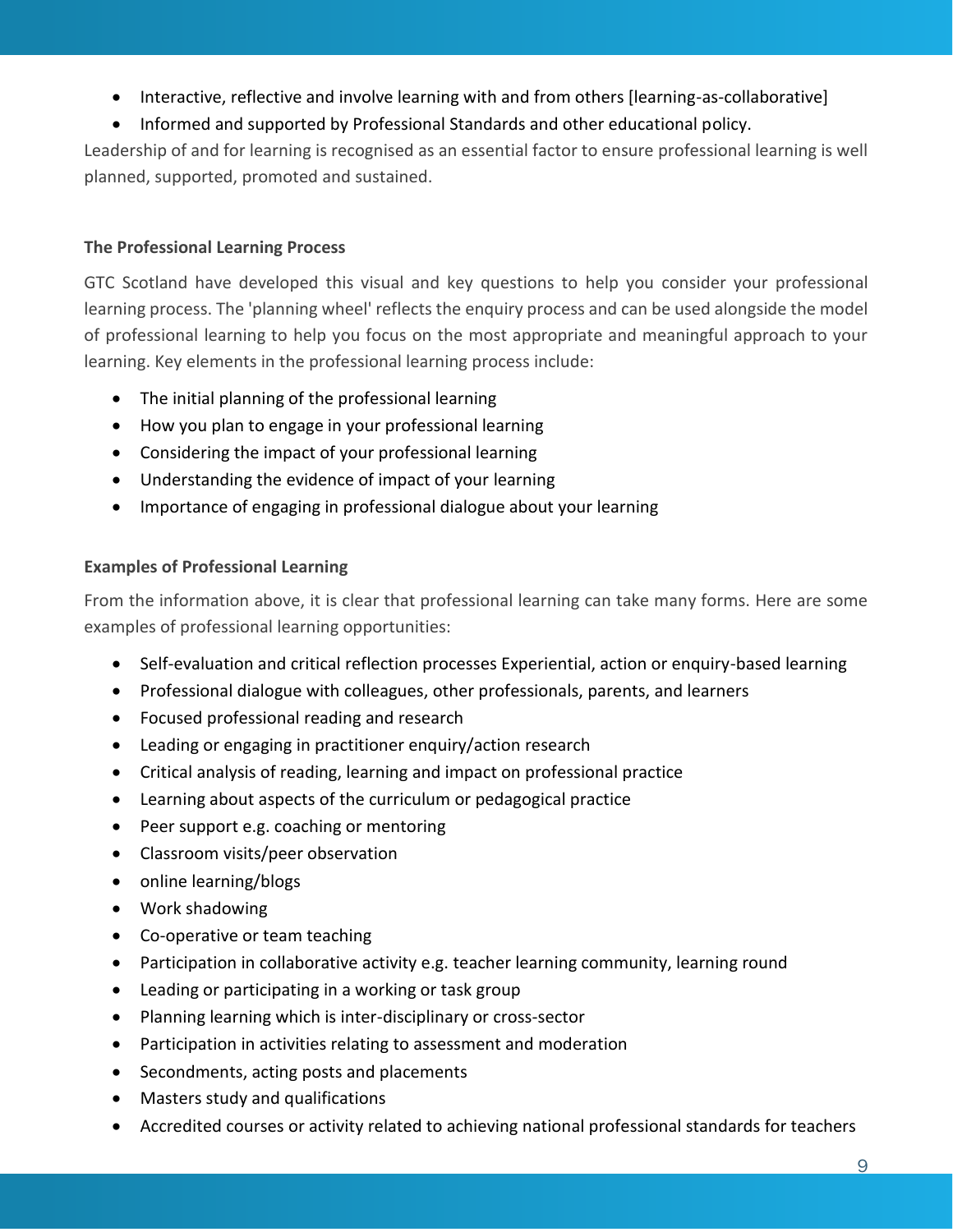### • Professional/ Academic conferences

GTC Scotland's Professional Recognition process provides the opportunity for teachers to focus on and develop their professional learning in particular areas of interest and/ or expertise and gain recognition for enhancing their knowledge, understanding and practice.

#### **Evaluating the Impact of Professional Learning**

Evaluation of the impact of professional learning is important in order to ensure it has been worthwhile and informs next steps. Evidence of impact can be gathered from a diverse range of sources including direct observation, information and data and people's views. It does not always have to be a written record of something. What is important is that whatever you use as evidence it should be analysed and reflected on.

#### **Examples of evidence**

- Reflections on professional dialogue with peers, parents, colleagues and learners
- Individual critical reflections on practice, including reflective journals
- Analysis of pupil work, individual or group focused
- Quantitative data
- Analysis of surveys taking account the views of children and young people, parents and colleagues
- Reflection on and analysis of lessons and/or discussions with learners
- Analysis of visual data, artefacts
- Analysed pupil interviews/ group discussion
- Analysed pupil talk (individual, group and pair)
- Analysed teacher talk (from audio and/ or video recording)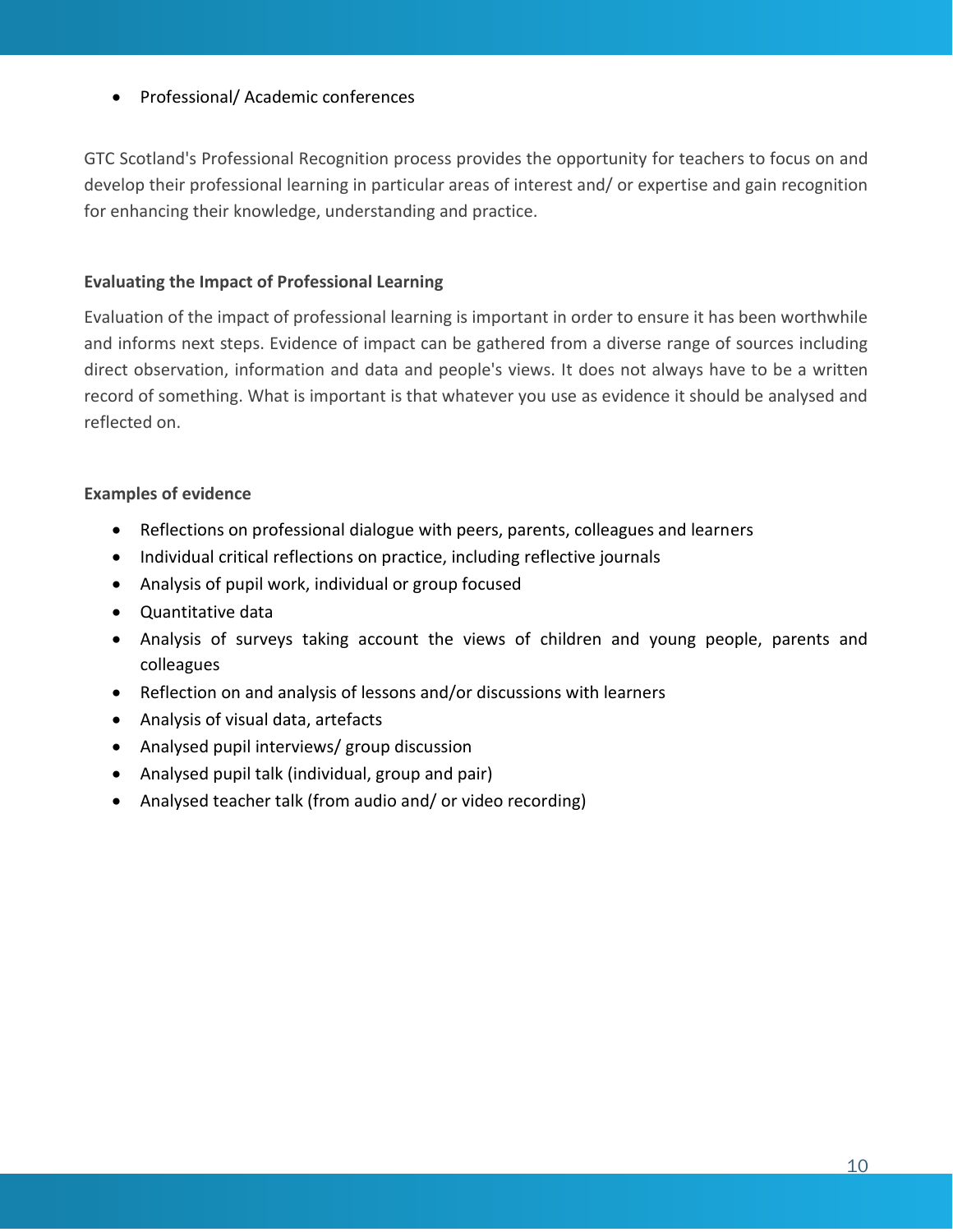#### **Sample Template for PRD Meeting Agenda**

#### **ANNUAL PRD MEETING**

#### *Insert Date*

#### **AGENDA**

- **1 Successes and Achievements**
	- Identify your key achievements which may have impacted on the School Improvement Plan, or other local or national priorities
	- Identify links to Professional Standards
- **2 Review of Previous Professional Learning**
	- Summary of your professional learning activities undertaken
	- Review evidence of impact of your professional learning on pupils' learning experiences
- **3 Professional Standards**
	- Discuss outcome of your self-evaluation against the agreed Professional Standards
- **4 Plans for the Coming Year**
	- Agree professional learning activities to be undertaken by you considering School Improvement Plan priorities and possible career development
	- Agree intended impact of your planned professional learning activities
	- Identify elements of Professional Standards for you to focus on
- **5 AOCB**
	- **Date of Next PRD Meeting**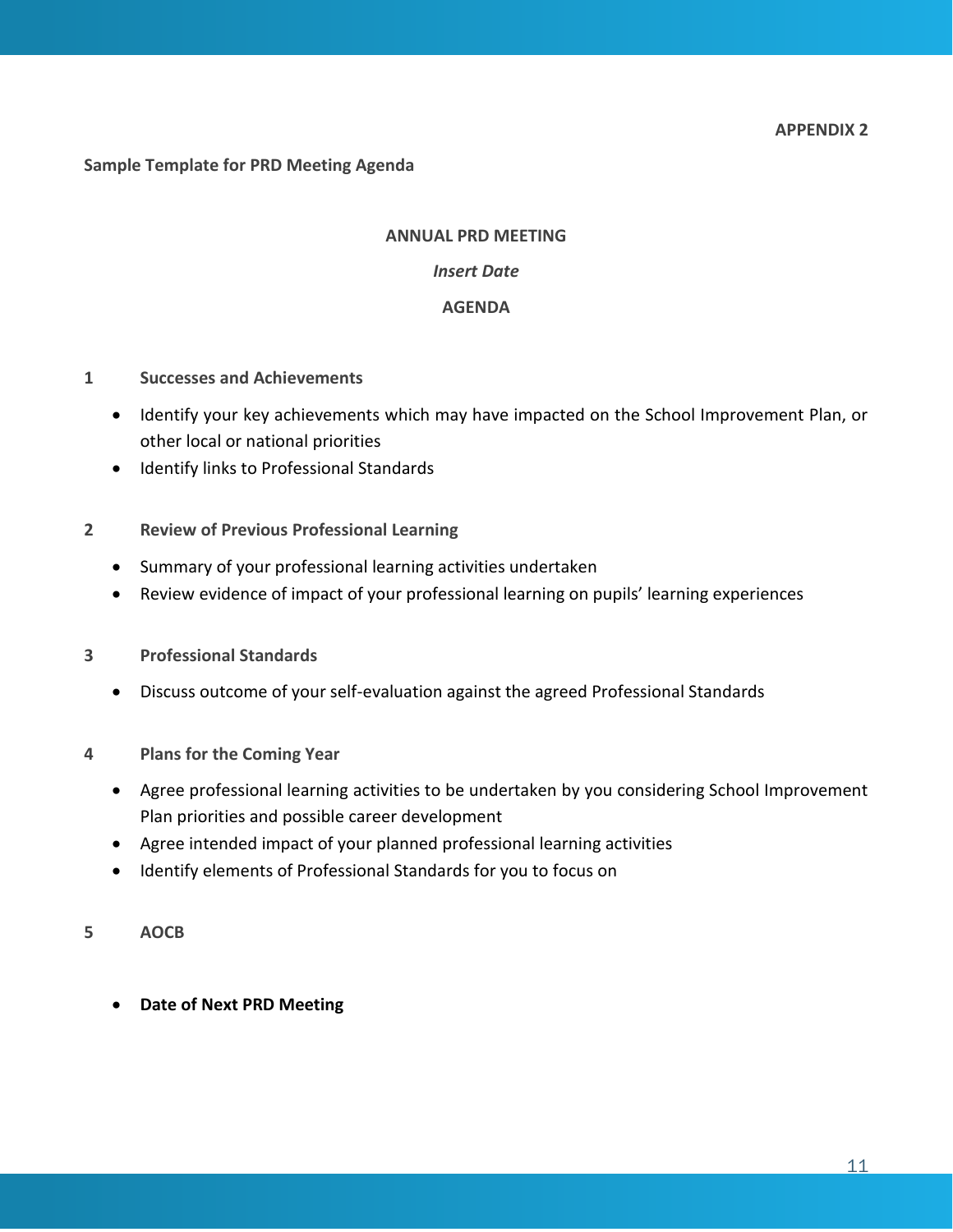# **PROFESSIONAL REVIEW AND DEVELOPMENT**

#### **RECORD OF MEETING**

| <b>Name</b>                          |                                  |            |           |
|--------------------------------------|----------------------------------|------------|-----------|
| <b>Date</b>                          | <b>Professional Update year?</b> | <b>YES</b> | <b>NO</b> |
|                                      |                                  |            |           |
| <b>Successes and achievements</b>    |                                  |            |           |
| Identify your key achievements       |                                  |            |           |
| which may have impacted on           |                                  |            |           |
| school priorities, or other local or |                                  |            |           |
| national priorities                  |                                  |            |           |
| Identify links to Professional       |                                  |            |           |
| Standards                            |                                  |            |           |
| Review of previous professional      |                                  |            |           |
| learning                             |                                  |            |           |
| Summary of your professional         |                                  |            |           |
| learning activities undertaken,      |                                  |            |           |
| identifying impact on children and   |                                  |            |           |
| young people                         |                                  |            |           |
| Think about:                         |                                  |            |           |
| How has your Professional Learning   |                                  |            |           |
| deepened your knowledge and          |                                  |            |           |
| developed your practice?             |                                  |            |           |
| What changes have you made in        |                                  |            |           |
| your practice this year?             |                                  |            |           |
| How do you know your                 |                                  |            |           |
| Professional Learning has had a      |                                  |            |           |
| positive impact on learners?         |                                  |            |           |
| <b>Professional standards</b>        |                                  |            |           |
| Discuss the outcome of your self-    |                                  |            |           |
| evaluation against the agreed        |                                  |            |           |
| <b>Professional Standards</b>        |                                  |            |           |
| Plans for the coming year            |                                  |            |           |
| professional<br>learning<br>Agree    |                                  |            |           |
| activities to be undertaken by you,  |                                  |            |           |
| considering School Improvement       |                                  |            |           |
| Plan priorities of the schools where |                                  |            |           |